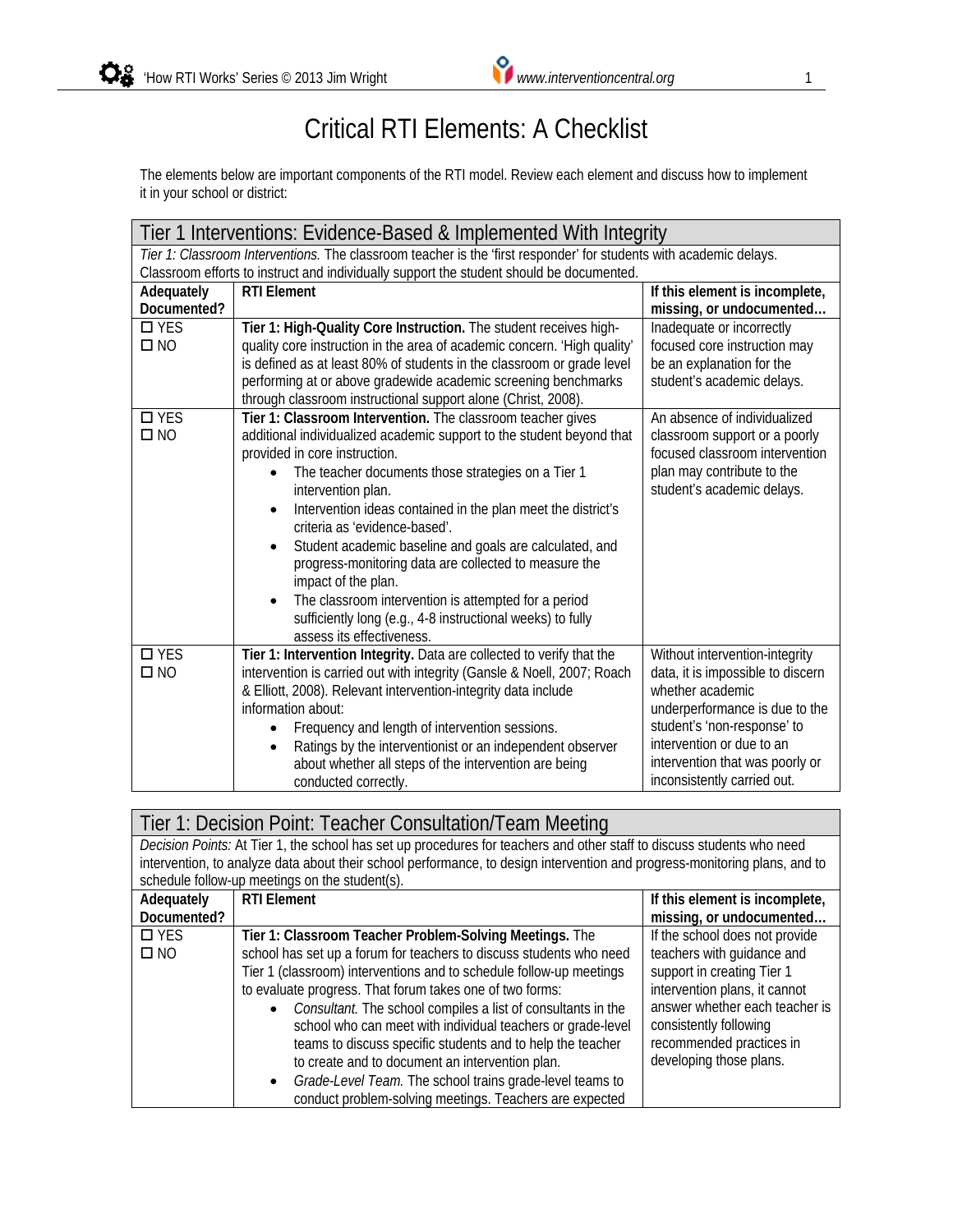| to bring students to regularly scheduled team meetings to<br>discuss them and to create and document an intervention |  |
|----------------------------------------------------------------------------------------------------------------------|--|
| plan.                                                                                                                |  |

| Tier 2/3 Interventions: Evidence-Based & Implemented With Integrity                                                           |                                                                                                                                                                                                                                                                                                                                                                                                                                                                                                                                                                                                                                                                                                                                                                                                                                                                                                                                                                                                                                                                                                                                                                                                                                                                                                                                                   |                                                                                                                                                                                                                                                                                                                                                                                                                                                                                                                               |
|-------------------------------------------------------------------------------------------------------------------------------|---------------------------------------------------------------------------------------------------------------------------------------------------------------------------------------------------------------------------------------------------------------------------------------------------------------------------------------------------------------------------------------------------------------------------------------------------------------------------------------------------------------------------------------------------------------------------------------------------------------------------------------------------------------------------------------------------------------------------------------------------------------------------------------------------------------------------------------------------------------------------------------------------------------------------------------------------------------------------------------------------------------------------------------------------------------------------------------------------------------------------------------------------------------------------------------------------------------------------------------------------------------------------------------------------------------------------------------------------|-------------------------------------------------------------------------------------------------------------------------------------------------------------------------------------------------------------------------------------------------------------------------------------------------------------------------------------------------------------------------------------------------------------------------------------------------------------------------------------------------------------------------------|
| Tiers 2 & 3: Supplemental Interventions. Interventions at Tiers 2 & 3 supplement core instruction and specifically target the |                                                                                                                                                                                                                                                                                                                                                                                                                                                                                                                                                                                                                                                                                                                                                                                                                                                                                                                                                                                                                                                                                                                                                                                                                                                                                                                                                   |                                                                                                                                                                                                                                                                                                                                                                                                                                                                                                                               |
| student's academic deficits.                                                                                                  |                                                                                                                                                                                                                                                                                                                                                                                                                                                                                                                                                                                                                                                                                                                                                                                                                                                                                                                                                                                                                                                                                                                                                                                                                                                                                                                                                   |                                                                                                                                                                                                                                                                                                                                                                                                                                                                                                                               |
| Adequately<br>Documented?                                                                                                     | <b>RTI Element</b>                                                                                                                                                                                                                                                                                                                                                                                                                                                                                                                                                                                                                                                                                                                                                                                                                                                                                                                                                                                                                                                                                                                                                                                                                                                                                                                                | If this element is incomplete,<br>missing, or undocumented                                                                                                                                                                                                                                                                                                                                                                                                                                                                    |
| $\Box$ YES                                                                                                                    | Tier 2/3 Interventions: Minimum Number & Length. The student's                                                                                                                                                                                                                                                                                                                                                                                                                                                                                                                                                                                                                                                                                                                                                                                                                                                                                                                                                                                                                                                                                                                                                                                                                                                                                    | A foundation assumption of RTI                                                                                                                                                                                                                                                                                                                                                                                                                                                                                                |
| $\square$ NO                                                                                                                  | cumulative RTI information indicates that an adequate effort in the<br>general-education setting has been made to provide supplemental<br>interventions at Tiers 2 & 3. The term 'sufficient effort' includes the<br>expectation that within the student's general education setting:<br>A minimum number of separate Tier 2/3 intervention trials<br>(e.g., three) are attempted.<br>Each intervention trial lasts a minimum period of time (e.g.,<br>6-8 instructional weeks).                                                                                                                                                                                                                                                                                                                                                                                                                                                                                                                                                                                                                                                                                                                                                                                                                                                                  | is that a general-education<br>student with academic<br>difficulties is typical and simply<br>needs targeted instructional<br>support to be successful.<br>Therefore, strong evidence (i.e.,<br>several documented, 'good-<br>faith' intervention attempts) is<br>needed before the school can<br>move beyond the assumption<br>that the student is typical to<br>consider whether there are<br>possible 'within-child' factors<br>such as a learning disability<br>that best explain the student's<br>academic difficulties. |
| $\square$ YES<br>$\square$ NO                                                                                                 | Tier 2/3 Interventions: Essential Elements. Each Tier 2/3<br>intervention plan shows evidence that:<br>Instructional programs or practices used in the intervention<br>meet the district's criteria of 'evidence-based.<br>The intervention has been selected because it logically<br>addressed the area(s) of academic deficit for the target<br>student (e.g., an intervention to address reading fluency<br>was chosen for a student whose primary deficit was in<br>reading fluency).<br>If the intervention is group-based, all students enrolled in<br>$\bullet$<br>the Tier 2/3 intervention group have a shared intervention<br>need that could reasonably be addressed through the group<br>instruction provided.<br>The student-teacher ratio in the group-based intervention<br>$\bullet$<br>provides adequate student support. NOTE: For Tier 2,<br>group sizes should be capped at 7 students. Tier 3<br>interventions may be delivered in smaller groups (e.g., 3<br>students or fewer) or individually.<br>The intervention provides contact time adequate to the<br>student academic deficit. NOTE: Tier 2 interventions should<br>take place a minimum of 3-5 times per week in sessions of<br>30 minutes or more; Tier 3 interventions should take place<br>daily in sessions of 30 minutes or more (Burns & Gibbons,<br>2008). | Supplemental intervention<br>programs are compromised if<br>they are not based on research,<br>are too large, or include<br>students with very discrepant<br>intervention needs. Schools<br>cannot have confidence in the<br>impact of such potentially<br>compromised supplemental<br>intervention programs.                                                                                                                                                                                                                 |
| $\square$ YES<br>$\square$ NO                                                                                                 | Tier 2/3 Interventions: Intervention Integrity. Data are collected to<br>verify that the intervention is carried out with integrity (Gansle &<br>Noell, 2007; Roach & Elliott, 2008). Relevant intervention-integrity<br>data include information about:                                                                                                                                                                                                                                                                                                                                                                                                                                                                                                                                                                                                                                                                                                                                                                                                                                                                                                                                                                                                                                                                                          | Without intervention-integrity<br>data, it is impossible to discern<br>whether academic<br>underperformance is due to the                                                                                                                                                                                                                                                                                                                                                                                                     |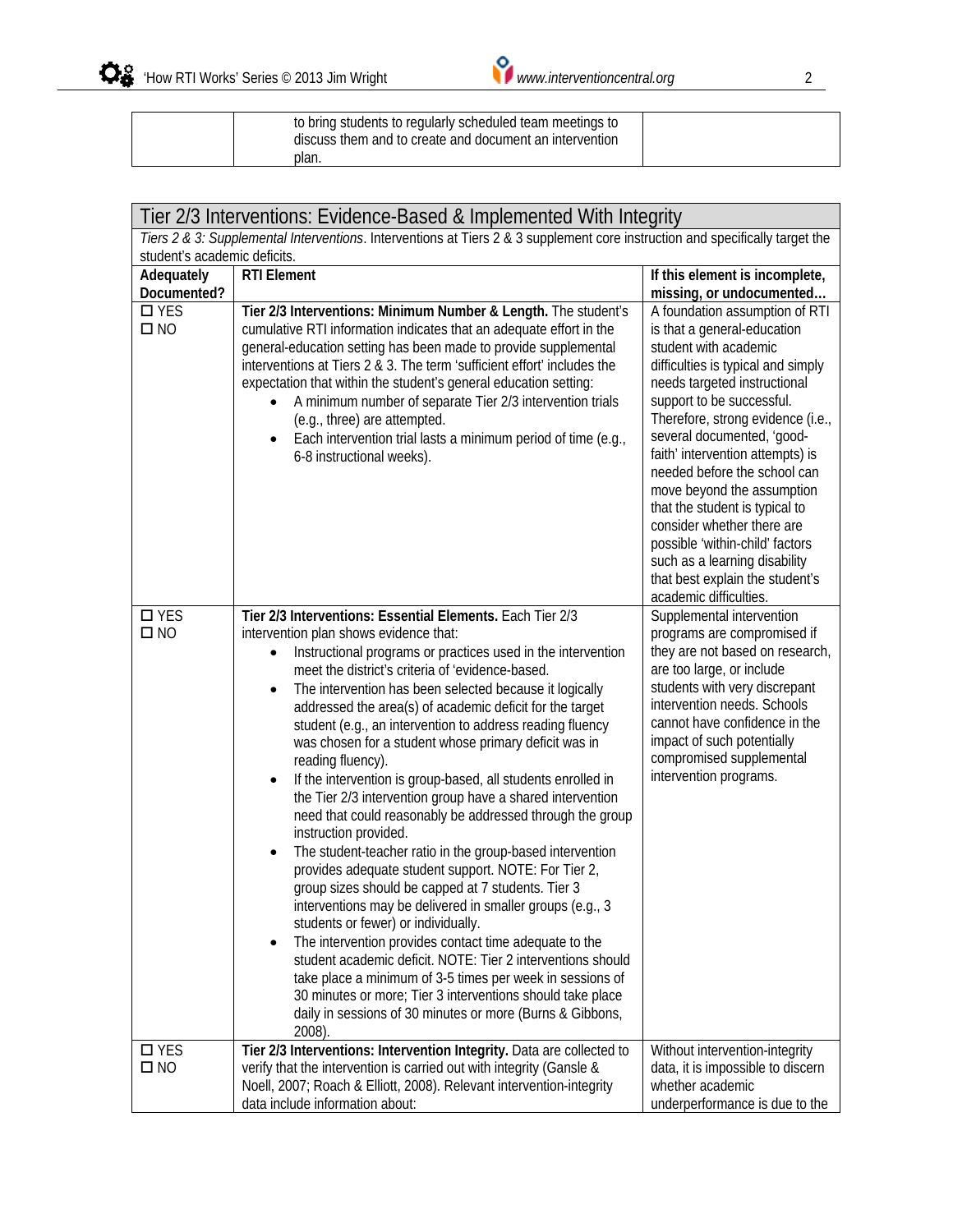| Frequency and length of intervention sessions.            | student's 'non-response' to     |
|-----------------------------------------------------------|---------------------------------|
| Ratings by the interventionist or an independent observer | intervention or due to an       |
| about whether all steps of the intervention are being     | intervention that was poorly or |
| conducted correctly.                                      | inconsistently carried out.     |

| Decision Point for Tier 2: Data Analysis Team                                                                                                                                                                                                        |                                                                                                                                                                                                                                                                                                                                                                                                                                                                                                                                                                                                                                                                                                                                                                                                                                                                                                                                                                                                                                                                                                                                                                                                                                                                                                                                                                 |                                                                                                                                                                                                                                                                                                                                                                                                                                                                                                                                                                                                                                                                                                                                              |
|------------------------------------------------------------------------------------------------------------------------------------------------------------------------------------------------------------------------------------------------------|-----------------------------------------------------------------------------------------------------------------------------------------------------------------------------------------------------------------------------------------------------------------------------------------------------------------------------------------------------------------------------------------------------------------------------------------------------------------------------------------------------------------------------------------------------------------------------------------------------------------------------------------------------------------------------------------------------------------------------------------------------------------------------------------------------------------------------------------------------------------------------------------------------------------------------------------------------------------------------------------------------------------------------------------------------------------------------------------------------------------------------------------------------------------------------------------------------------------------------------------------------------------------------------------------------------------------------------------------------------------|----------------------------------------------------------------------------------------------------------------------------------------------------------------------------------------------------------------------------------------------------------------------------------------------------------------------------------------------------------------------------------------------------------------------------------------------------------------------------------------------------------------------------------------------------------------------------------------------------------------------------------------------------------------------------------------------------------------------------------------------|
| Decision Points: At Tier 2, the school has set up procedures for teachers and other staff to discuss students who need<br>intervention, to analyze data about their school performance, to design intervention and progress-monitoring plans, and to |                                                                                                                                                                                                                                                                                                                                                                                                                                                                                                                                                                                                                                                                                                                                                                                                                                                                                                                                                                                                                                                                                                                                                                                                                                                                                                                                                                 |                                                                                                                                                                                                                                                                                                                                                                                                                                                                                                                                                                                                                                                                                                                                              |
|                                                                                                                                                                                                                                                      | schedule follow-up meetings on the student(s).                                                                                                                                                                                                                                                                                                                                                                                                                                                                                                                                                                                                                                                                                                                                                                                                                                                                                                                                                                                                                                                                                                                                                                                                                                                                                                                  |                                                                                                                                                                                                                                                                                                                                                                                                                                                                                                                                                                                                                                                                                                                                              |
| Adequately                                                                                                                                                                                                                                           | <b>RTI Element</b>                                                                                                                                                                                                                                                                                                                                                                                                                                                                                                                                                                                                                                                                                                                                                                                                                                                                                                                                                                                                                                                                                                                                                                                                                                                                                                                                              | If this element is incomplete,                                                                                                                                                                                                                                                                                                                                                                                                                                                                                                                                                                                                                                                                                                               |
| Documented?<br>$\square$ YES<br>$\square$ NO                                                                                                                                                                                                         | Tier 2: Data Analysis Team. The school has established a Data<br>Analysis Team at Tier 2 to evaluate the school-wide screening data<br>collected three times per year and to place students who need Tier 2<br>interventions. The Data Analysis Team<br>is knowledgeable of all intervention personnel and evidence-<br>٠<br>based programs available for Tier 2 interventions.<br>knows how to identify students who have failed to meet<br>$\bullet$<br>expected screening benchmarks<br>can use the benchmarks to estimate the risk for academic<br>$\bullet$<br>failure of each student picked up in the screening<br>is able to match identified students to appropriate interventions<br>$\bullet$<br>while providing students with sufficient instructional support.<br>can document the Tier 2 intervention set up for each student<br>$\bullet$<br>NOTE: It is also recommended that the Data Analysis Team meet at<br>least once between each screening period to review the progress of<br>students on Tier 2 intervention, to apply screening benchmarks, and<br>to decide for each student whether to maintain the current<br>intervention, change the Tier 2 intervention, move the student to<br>more intensive Tier 3 intervention, or (if improved) discontinue the<br>Tier 2 intervention and transition the student to Tier 1 support alone. | missing, or undocumented<br>If the school lacks a functioning<br>Data Analysis Team, there are<br>likely to be several important<br>questions left unanswered,<br>such as the following:<br>Are screening data being<br>used to bring consistency<br>and objectivity to the<br>selection of students who<br>need Tier 2 intervention?<br>Are the intervention<br>$\bullet$<br>programs at Tier 2<br>'evidence-based'?<br>Is the progress of students<br>$\bullet$<br>receiving Tier 2<br>intervention reviewed<br>every 6-8 instructional<br>weeks to ensure that<br>students don't remain in<br>ineffective interventions<br>and don't continue to<br>occupy intervention 'slots'<br>after they have closed the<br>academic gap with peers? |

| Decision Point for Tier 3: RTI Problem-Solving Team                                                                        |                                                                                |                                     |
|----------------------------------------------------------------------------------------------------------------------------|--------------------------------------------------------------------------------|-------------------------------------|
| Decision Points: At Tier 3, the school has set up procedures for teachers and other staff to discuss students who need     |                                                                                |                                     |
| intervention, to analyze data about their school performance, to design intervention and progress-monitoring plans, and to |                                                                                |                                     |
|                                                                                                                            | schedule follow-up meetings on the student(s).                                 |                                     |
| Adequately                                                                                                                 | <b>RTI Element</b>                                                             | If this element is incomplete,      |
| Documented?                                                                                                                |                                                                                | missing, or undocumented            |
| $\Box$ YES                                                                                                                 | Tier 3: RTI Problem-Solving Team. The school has established an                | The RTI Problem-Solving Team        |
| $\square$ NO                                                                                                               | 'RTI Problem-Solving Team' to create customized intervention plans             | is the 'decision point' in the      |
|                                                                                                                            | for individual students who require Tier 3 (intensive) interventions.          | school that ensures that            |
|                                                                                                                            | The RTI Problem-Solving Team:                                                  | students with Tier 3 academic       |
|                                                                                                                            | has created clear guidelines for when to accept a Tier 3 student               | or behavioral needs receive         |
|                                                                                                                            | referral.                                                                      | interventions that are well-        |
|                                                                                                                            | follows a consistent, structured problem-solving model during its<br>$\bullet$ | documented, well-implemented,       |
|                                                                                                                            | meetings.                                                                      | and sufficiently intensive to       |
|                                                                                                                            | schedules initial meetings to discuss student concerns and<br>$\bullet$        | match the student's serious         |
|                                                                                                                            | follow-up meetings to review student progress and judge                        | deficits. Most Special Education    |
|                                                                                                                            | whether the intervention plan is effective.                                    | <b>Eligibility Teams use Tier 3</b> |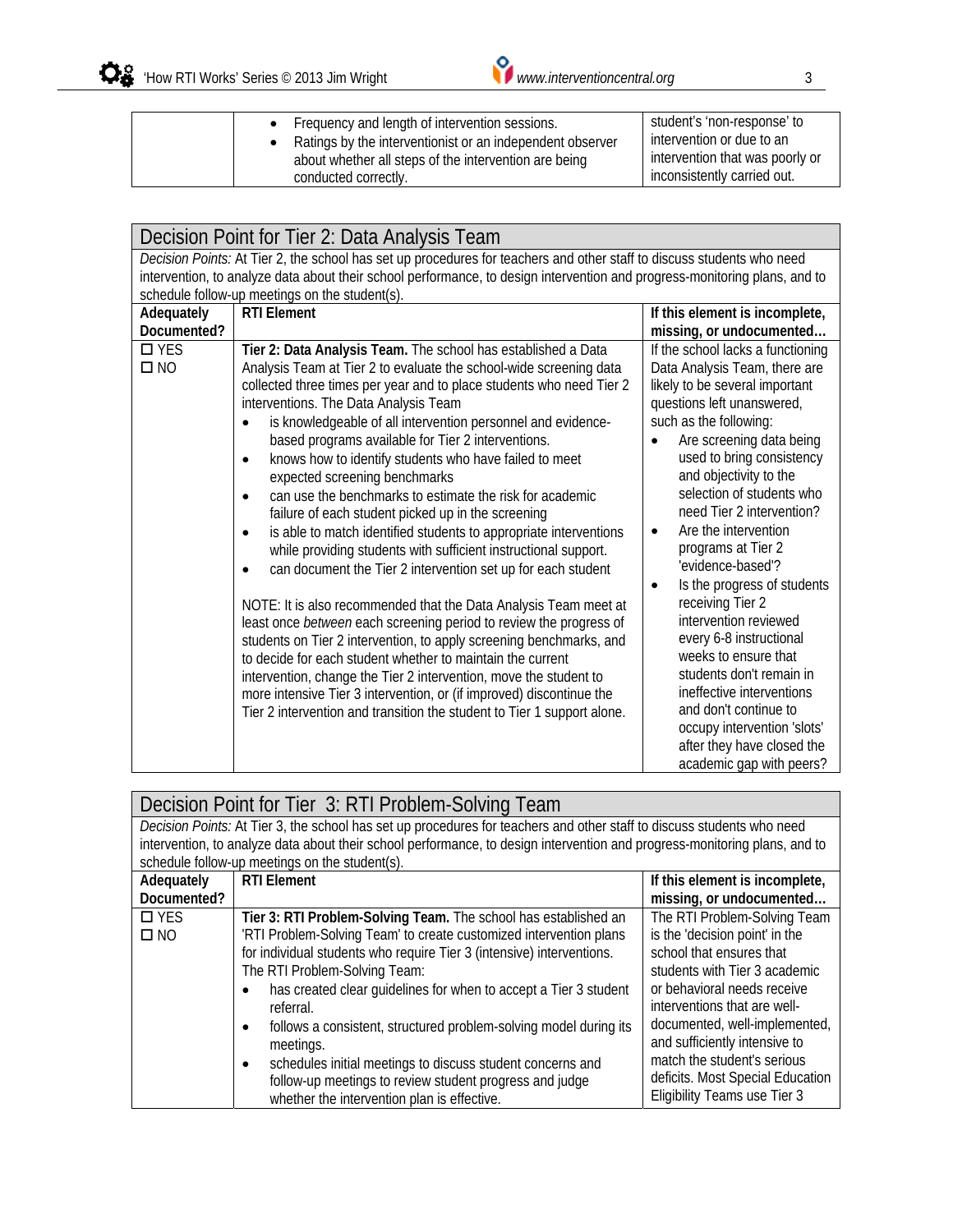settings and people.

first exhausted all generaleducation service options.

School-Wide Academic Screenings: General Outcome Measures and Skill-Based Measures *Peer Norms:* The school selects efficient measures with good technical adequacy to be used to screen all students at a grade level in targeted academic areas. **Adequately Documented? RTI Element If this element is incomplete, missing, or undocumented…**  □ YES  $\square$  NO **Selection of Academic Screening Measures.** The school has selected appropriate grade-level screening measures for the academic skill area(s) in which the target student struggles (Hosp, Hosp & Howell, 2007). The selected screening measure(s): Have 'technical adequacy' as grade-level screeners—and have been researched and shown to predict future student success in the academic skill(s) targeted. Are general enough to give useful information for at least a full school year of the developing academic skill (e.g., General Outcome Measure or Skill-Based Mastery Measure). Include research norms, proprietary norms developed as part of a reputable commercial assessment product, or benchmarks to guide the school in evaluating the risk level for each student screened. Academic screening measures provide a shared standard for assessing student academic risk. If appropriate gradewide academic screening measure(s) are not in place, the school cannot efficiently identify struggling students who need additional intervention support or calculate the relative probability of academic success for each student. **D**YES NO **Local Norms Collected via Gradewide Academic Screenings at Least 3 Times Per Year.** All students at each grade level are administered the relevant academic screening measures at least three times per school year. The results are compiled to provide local norms of academic performance. In the absence of regularly updated local screening norms, the school cannot easily judge whether a particular student's skills are substantially delayed from those of peers in the same educational setting.

## References

Burns, M. K., & Gibbons, K. A. (2008). Implementing response-to-intervention in elementary and secondary schools. Routledge: New York.

Christ, T. (2008). Best practices in problem analysis. In A. Thomas & J. Grimes (Eds.), *Best practices in school psychology V* (pp. 159-176). Bethesda, MD: National Association of School Psychologists.

Fuchs, L. (2003). Assessing intervention responsiveness: Conceptual and technical issues. *Learning Disabilities Research & Practice, 18*(3), 172-186.

Gansle, K. A., & Noell, G. H. (2007). The fundamental role of intervention implementation in assessing response to intervention. In S. R. Jimerson, M. K. Burns, & A. M. VanDerHeyden (Eds.), *Response to intervention: The science and practice of assessment and intervention* (pp. 244-251). New York: Springer Publishing.